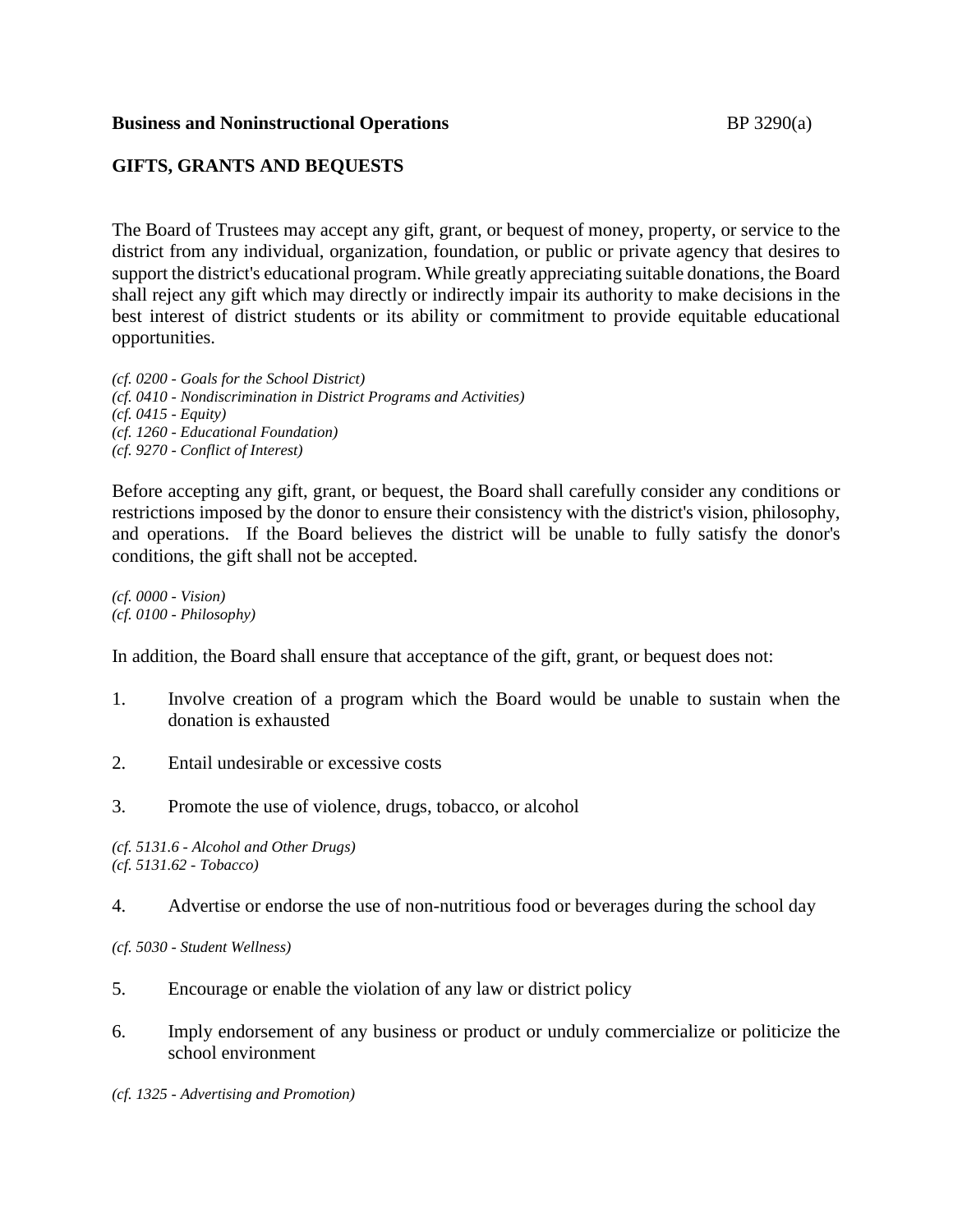## **GIFTS, GRANTS AND BEQUESTS** (continued)

Any gift of books or instructional materials may only be accepted if they meet district criteria for selection of instructional materials.

*(cf. 6161.1 - Selection and Evaluation of Instructional Materials) (cf. 6161.11 - Supplementary Instructional Materials)*

All gifts, grants, and bequests shall become district property. Donors are encouraged to donate all gifts to the district rather than to the school or a particular classroom or teacher. At the Superintendent/Principal or designee's discretion, a gift may be used in a particular classroom.

When any gift of money received by the district is not immediately used, it shall be placed in the county treasury in accordance with law. (Education Code 41030-41031)

*(cf. 3430 - Investing)*

The Superintendent/Principal or designee shall annually provide a report to the Board indicating the gifts, grants, and/or bequests received on behalf of the district in the preceding fiscal year. The report shall include a statement of account and expenditure of all gifts of money and an inventory of all gifts of physical assets.

*(cf. 3440 - Inventories) (cf. 3460 - Financial Reports and Accountability)*

## **Corporate Sponsorship**

The Board may enter into an agreement or arrangement with an outside entity for the sponsorship of an educational, athletic, or other program or activity. When appropriate, the agreement may allow the outside entity to advertise or promote its business, product, or service in district publications or on district property or web sites.

*(cf. 1113 - District and School Web Sites) (cf. 1700 - Relations Between Private Industry and the Schools) (cf. 3312 - Contracts) (cf. 6145.2 - Athletic Competition)*

Every sponsorship agreement shall be in writing and shall be approved by the Board. The Board shall ensure that the district's relationship and arrangement with the sponsor are consistent with the district's mission, values, and goals. Any advertising or promotional message, image, or other depiction to be used by the sponsor shall meet the standards set for commercial advertising on district property and in district-sponsored publications in accordance with BP 1325 - Advertising and Promotion.

Each sponsorship agreement shall contain statements including, but not limited to: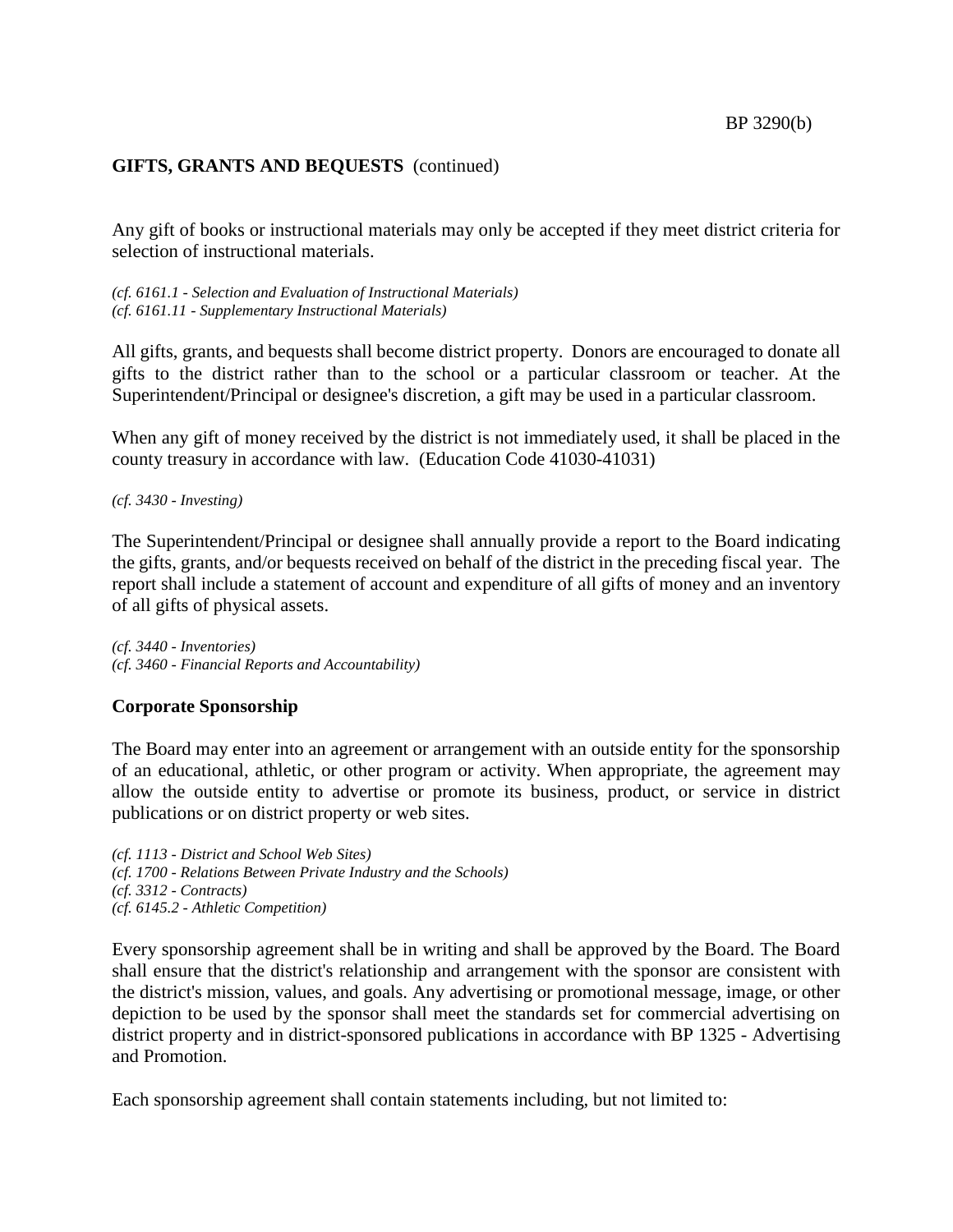# **GIFTS, GRANTS AND BEQUESTS** (continued)

- 1. The purpose of the relationship with the sponsor, details of the benefits to the district, and how the benefits will be distributed
- 2. The duration of the agreement and the roles, expectations, rights, and responsibilities of the district and the sponsor, including whether and to what extent the sponsor is allowed to advertise or promote its products and/or services
- 3. The authority of the Board to retain exclusive right over the use of the district's name, logo, and other proprietary information and the requirement that the sponsor obtain prior approval of the Board before using such information
- 4. The prohibition against the collection or distribution of students' personal information except as allowed by law
- 5. The authority of the Board to terminate the agreement without any penalty or sanction to the district if the sponsor's message, business, or product becomes inconsistent with the district's vision, mission, or goals or the sponsor engages in any prohibited activity

*(cf. 5022 - Student and Family Privacy Rights) (cf. 5125 - Student Records)*

## **Online Fundraising**

Any person or entity who wishes to conduct an online fundraising campaign, including a crowdfunding campaign, for the benefit of the district, the school, or a classroom shall submit a written request for prior approval to the Superintendent/Principal or designee. Approval of requests shall take into consideration compatibility with the district's vision and goals, core beliefs, instructional priorities, and infrastructure; the manner in which donations are collected and distributed; equity of the use of funds; and any other factors deemed relevant or appropriate by the district.

Any person or entity approved to conduct an online fundraising campaign shall comply with relevant district policies and procedures, including ensuring financial transparency in describing the purpose and use of the funds and protecting student privacy as applicable. Such person or entity shall specify that the district, rather than a staff member, classroom, or the school, will own the funded resources.

Funds raised by an online fundraising campaign and donated to the district shall be subject to the same terms, criteria for acceptance, and accountability measures as any other donation as specified in this policy.